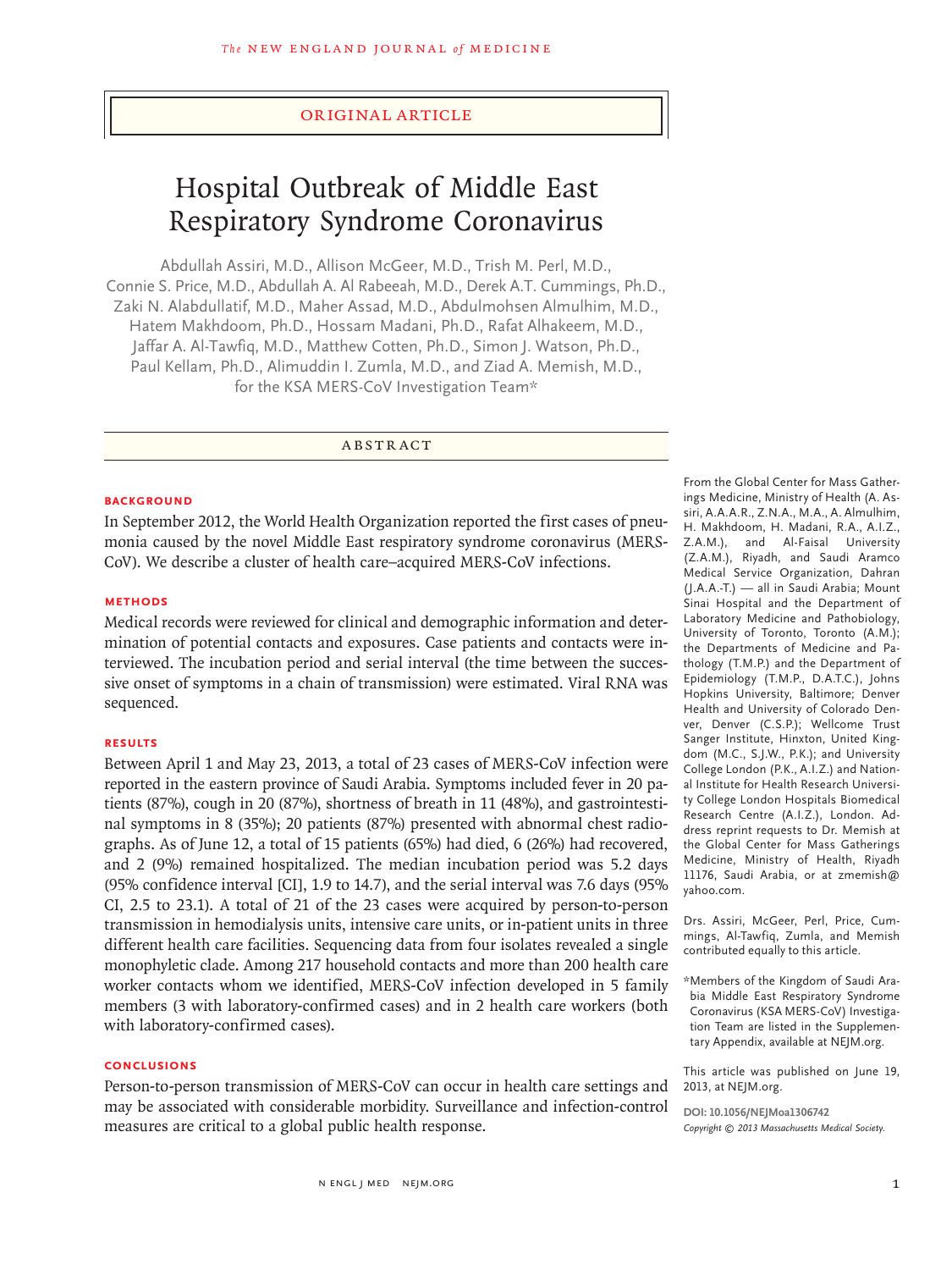Respiratory viruses are an emerging threat to global health security and have led to worldwide epidemics with substantial morbidity, mortality, and economic consequences. Since the severe acute respiratory syndrome (SARS) pandemic in  $2003-2004$ ,<sup>1-3</sup> two additional human coronaviruses — HKU-1 and NL-63 — have been identified, both of which cause mild respiratory infection and are distributed worldwide.4,5 In September 2012, the World Health Organization (WHO) reported two cases of severe community-acquired pneumonia caused by a novel human  $\beta$ -coronavirus, subsequently named the Middle East respiratory syndrome coronavirus (MERS-CoV).6-8 Since then, MERS-CoV has been identified as the cause of pneumonia in patients in Saudi Arabia,<sup>7,9</sup> Qatar,<sup>7,10</sup> Jordan,<sup>11,12</sup> the United Kingdom,<sup>13,14</sup> Germany,<sup>15</sup> France,<sup>16</sup> Tunisia,<sup>17</sup> and Italy.<sup>17</sup> Phylogenetic analysis shows that the MERS-CoV defines a novel lineage C, making this coronavirus a lineage C  $\beta$ -coronavirus known to infect humans.<sup>18,19</sup>

The natural host and reservoir of MERS-CoV remain unknown. We describe human-to-human transmission of MERS-CoV in a health care setting, estimate the incubation period and serial interval (the time between the successive onset of symptoms in a chain of transmission), and describe the clinical features of the disease.

#### **METHODS**

# **Setting**

The governate of Al-Hasa, in eastern Saudi Arabia, serves a mixed urban and rural population of 1.1 million persons. Hospital A is a 150-bed general hospital in the largest urban area (Al-Hufuf). The dialysis unit, which cares for 43 patients in two shifts per day, is an open unit with 16 beds spaced 1.3 to 1.5 m apart. The intensive care unit (ICU) contains two open 6-bed bays. Hospitals B and C are also general hospitals in Al-Hufuf. Hospital D is a regional referral hospital located 160 km from Al-Hufuf.

## **Definitions**

A person was considered to have a confirmed case of MERS-CoV infection if there was laboratory evidence of MERS-CoV and the person had either fever and at least one respiratory symptom or two respiratory symptoms without another identifiable cause. A person was considered to

have a probable case of MERS-CoV infection if he or she was a household, family, or health care contact of a person with a confirmed case and if pneumonia developed without another confirmed cause and either laboratory testing for MERS-CoV was not performed or a single test was negative and no other specimens were available for testing. The date of onset was defined among febrile patients as the first day of fever that persisted for more than 48 hours and among afebrile patients as the first day of new cough or shortness of breath. A person was considered to have been exposed if he or she had had any faceto-face contact with a symptomatic patient who had a confirmed or probable case, was in the same hospital room or ward as a symptomatic case patient for more than 1 hour, moved into a bed vacated by a symptomatic case patient, was being cared for by a health care worker who was also caring for a symptomatic case patient, or was sharing hospital equipment with a symptomatic case patient.

#### **Laboratory Surveillance**

Beginning in September 2012, the Saudi Arabian Ministry of Health requested that all patients with pneumonia requiring admission to the ICU be tested for MERS-CoV. Throat-swab (Eurotubo, Deltalab), sputum, tracheal-aspirate, or bronchoalveolar-lavage specimens were obtained and were placed in viral transport medium (Vircell), stored at 28°C, and transported within 72 hours to the Ministry of Health regional reference laboratory in Jeddah, Saudi Arabia, where they were subjected to real-time reverse-transcriptase– polymerase-chain-reaction (RT-PCR) assays to test for MERS-CoV.<sup>20</sup> For all patients, the results of RT-PCR tests were confirmed by measuring cycle-threshold values for viral load.

## **Identification of Clusters, Collection of Case Data, and Assessment of Exposure**

In response to an increase in the incidence of pneumonia among patients undergoing hemodialysis, Hospital A initiated active surveillance for pneumonia on April 20, 2013, and conducted a retrospective review of in-hospital deaths and cases of pneumonia from March 1 through April 19. We also reviewed the medical charts of patients with confirmed MERS-CoV infection to identify symptoms, laboratory findings, and clinical course. The Ministry of Health interviewed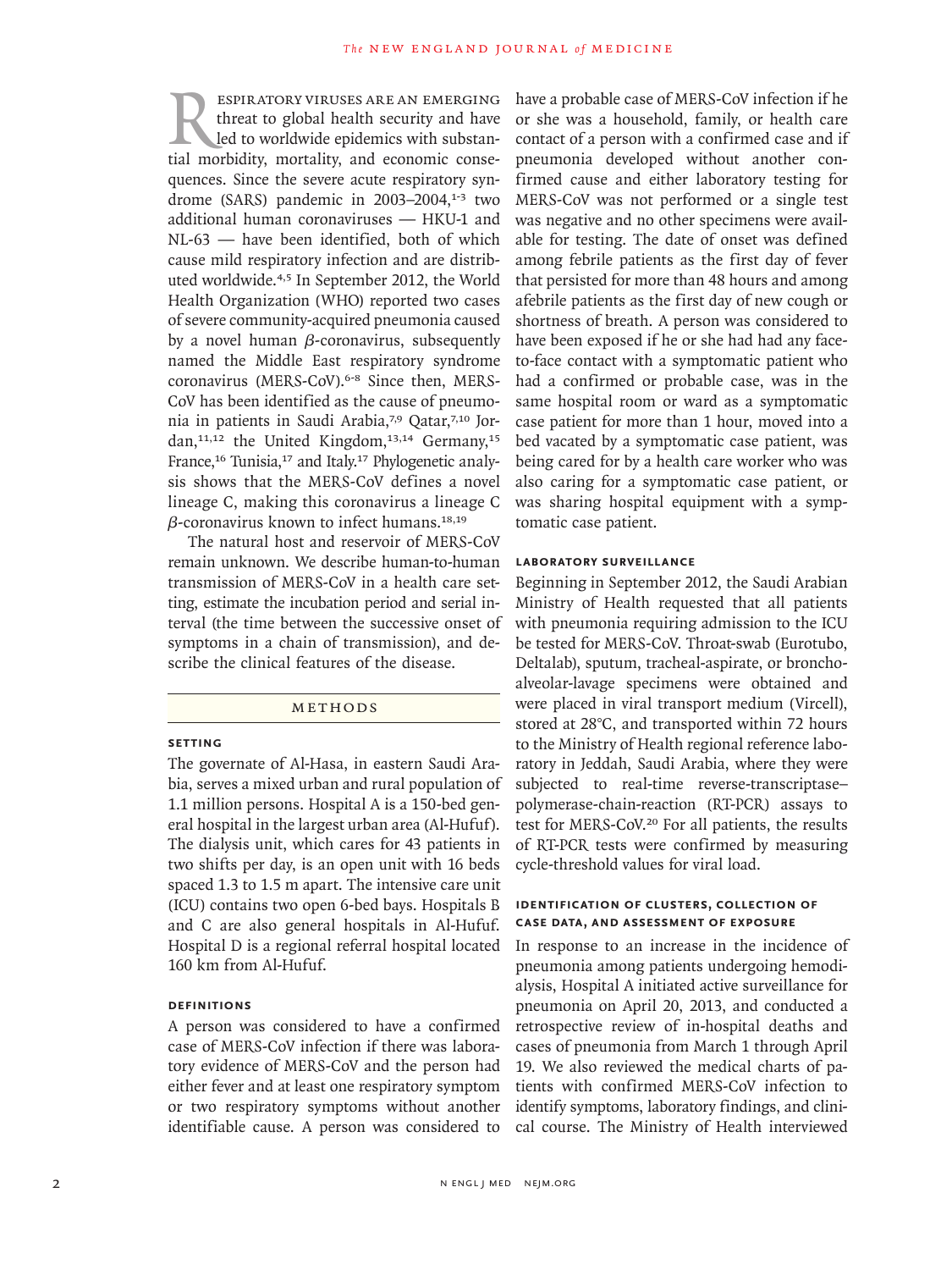household contacts of patients with confirmed credibility tree was used to summarize the most MERS-CoV infection and followed them for 14 days after exposure.

We mapped confirmed and probable MERS-CoV cases in time and in space within health care facilities. For each case, we identified potential exposures, with the assumption that face-to-face contact or time spent in the same area conferred a greater risk than shared caregivers, which in turn conferred a greater risk than shared equipment. No assumptions were made about incubation periods. Three of the authors reviewed potential exposures independently; when more than one potential exposure was possible, the most likely source of exposure was identified by consensus among those authors and an additional author. The corresponding author vouches for the accuracy and completeness of the data.

# **Sequencing and Phylogenetic Analysis**

Full-genome sequences were obtained from specimens from four patients (Patients I, J, K, and V) (see Table S1 in the Supplementary Appendix, available with the full text of this article at NEJM.org). Amplicon products were sequenced with the use of the Illumina MiSeq sequencer and assembled into full genomes by means of assembly with the SPAdes 2 genome assembler, version 2.4.0. Assemblies were validated with the use of referencebased assembly (SMALT, version 0.7.4). The open reading frames of the novel genomes and a comparison of nucleotide changes relative to the closest existing MERS genome (England2\_HPA) were analyzed with the use of Python scripts.

Full-length genomes were combined with five previously identified MERS-CoV genomes (KC776174, JX869059, KC667074, EMC/Munich/ AbuDhabi/2013, and England2) and aligned with the use of Molecular Evolution Genetics Analysis, version 5 (MEGA5), software. A second alignment was created to include only coding regions (ORF1ab, S, ORF3, ORF4a, ORF4b, ORF5, E, M, N). Maximum-likelihood phylogenies were inferred with the use of Phylogenetic Estimation Using Maximum Likelihood (PhyML), version 3.0, software and bootstrapped 1000 times to assess confidence. Further time-resolved phylogenetic trees were obtained from concatenated coding alignment with the use of Bayesian evolutionary analysis by sampling trees (BEAST), version 1.7.5, software. The likelihoods of runs under different models were compared, and a maximum clade

likely model.

#### **Statistical Analysis**

We calculated empirical cumulative density functions of the incubation period and serial intervals by computing the cumulative fraction of all observations that fell below each observed value in the respective data sets. We estimated the incubation period by identifying the earliest and latest time of possible exposure and the time of symptom onset for each case. Treating these times as interval-censored estimates of the incubation period for each person, we fit a log-normal distribution to these data using maximum-likelihood techniques. We then examined the robustness of our estimates with multiple definitions of onset and with the exclusion of particular cases.

We estimated the serial interval by identifying the times of symptom onset in the patient and in the person who transmitted the infection (infected–infector pairs) and then fitting a lognormal distribution to these interval-censored data.21 We estimated the medians and 5th and 95th percentiles of the incubation period and the serial interval using the quantiles of the lognormal distribution fit to each data set (R statistical package, version 2.15.1, and coarseData-Tools library).<sup>21</sup>

#### **RESULTS**

# **Description of the Outbreak**

Between April 1 and May 23, 2013, a total of 23 confirmed cases of human infection with MERS-CoV were identified in the eastern province of Saudi Arabia (Fig. S1 in the Supplementary Appendix). All confirmed cases and 11 probable cases were part of a single outbreak involving four health care facilities (Fig. 1).

# **Illness in Patients at Hospital A**

# *Community Introductions*

On April 5, 2013, Patient A was admitted to the medical ward with dizziness and diaphoresis. On hospital day 4, fever and progressive pulmonary infiltrates developed. The patient was not tested for MERS-CoV, but his son (Patient O) subsequently had a confirmed case of MERS-CoV infection (Fig. S2 and Table S1 in the Supplementary Appendix).

On April 4, Patient B was admitted to the ICU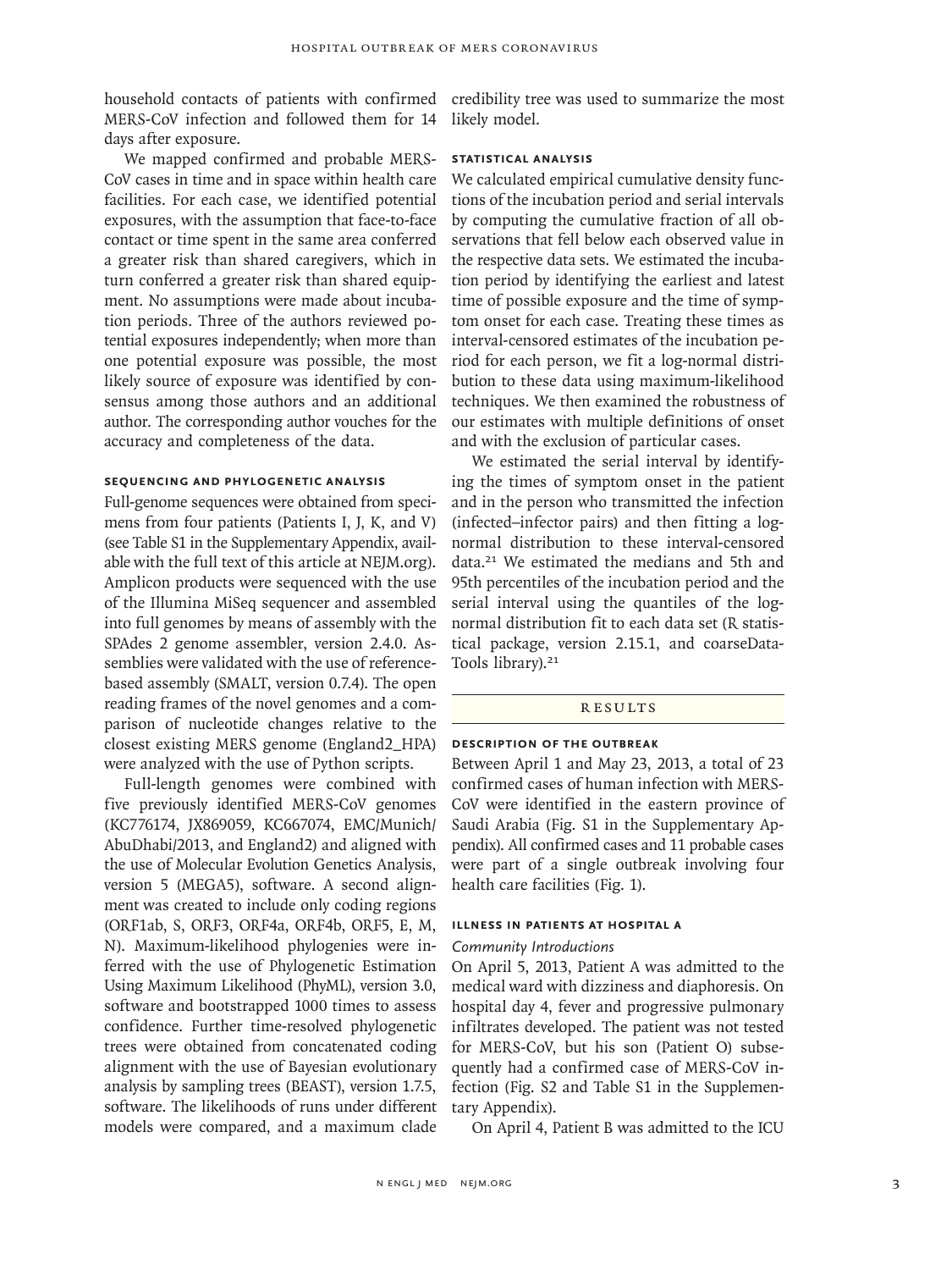#### The NEW ENGLAND JOURNAL of MEDICINE



with a diagnosis of stroke. On hospital day 6, fever developed, and a throat-swab specimen was obtained, which was negative for MERS-CoV. When pneumonia developed in the patient, MERS-CoV was identified on repeat testing. No epidemiologic link between Patients A and B could be established.

Patient C, who had been undergoing long-term hemodialysis, was admitted to Hospital A on April 6 to the room adjacent to Patient A. He was still in that room on April 8, which was the day on which fever developed in Patient A. Fever developed in Patient C 3 days later. He underwent dialysis in the hospital's outpatient hemodialysis unit twice after the onset of symptoms — on April 11 and April 13.

#### *Hemodialysis Unit*

Between April 14 and April 30, MERS-CoV infection was confirmed in nine additional patients, who were undergoing hemodialysis in Hospital A (Fig. S2 in the Supplementary Appendix). Six of these patients (Patients D, E, F, G, H, and I) underwent hemodialysis at times that overlapped with the times Patient C was undergoing hemodialysis on either April 11 or April 13; three of them underwent the procedure in beds adjacent to Patient C's bed. Two patients (Patients K and P) underwent hemodialysis at times that overlapped with the times Patient F was undergoing hemodialysis after the onset of his symptoms, and one patient (Patient L) underwent hemodialysis in a bed adjacent to symptomatic Patient E. Eight additional probable cases occurred among patients undergoing hemodialysis between April 15 and April 30. There were no links between individual dialysis nurses or machines and case patients.

Among the nine patients undergoing hemodialysis at Hospital A who had confirmed MERS-CoV infection, eight had an onset of disease before or within 24 hours after infection-control interventions were implemented on April 21. These interventions included monitoring hand hygiene, implementing droplet and contact precautions for febrile patients, testing patients with fever for MERS-CoV, putting masks on all pa-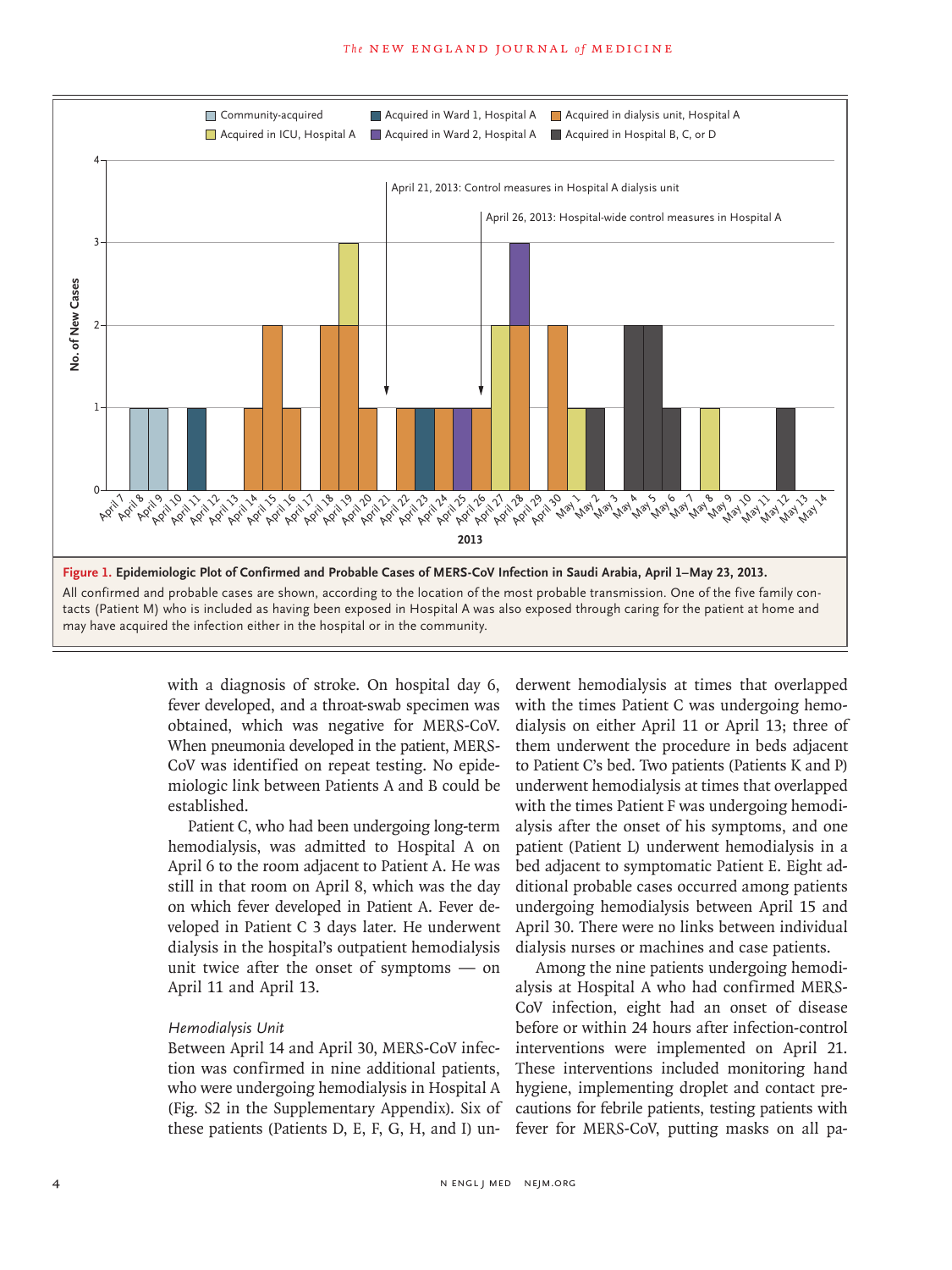

tients undergoing hemodialysis, not allowing patients with suspected MERS-CoV infection into the dialysis unit, enhancing environmental cleaning, and excluding visitors and nonessential staff. In the 8 days after implementation of precautions, illness developed in six patients: MERS-CoV infection was confirmed in one patient (Patient P) and was classified as probable in five patients; no additional confirmed cases occurred from May 1 to May 23.

# *ICU*

Between April 9 and April 26, Patients A, C, D, and E were treated with continuous positive airway pressure and received nebulized medications; six cardiac arrests occurred among these four patients. MERS-CoV infection developed in two additional patients (Patients J and Q, both with confirmed cases) who were present in the same ICU during this time. Infection-control measures similar to those in the hemodialysis unit were implemented throughout the hospital on April 26. No further confirmed cases occurred in the ICU.

# *Medical Ward*

One patient undergoing hemodialysis (Patient H) who had confirmed infection was admitted to a medical ward (Fig. 2) on April 21. Patient N, who was separated from Patient H by two rooms, became ill on April 25, and Patient U, who was separated from Patient H by three rooms, became ill on April 28.

# **Illness in Staff Members at Hospital A**

One of the 124 health care worker contacts of patients with confirmed MERS-CoV infection reported a 48-hour history of febrile illness without respiratory symptoms beginning on May 5; testing for MERS-CoV was not performed. On May 8, MERS-CoV infection developed in a nurse administrator (Patient R), who was not known to have been exposed to any patients identified as having MERS-CoV infection. She was in the ICU during two simultaneous cardiac resuscitations on April 15 and had face-to-face contact on May 5 with the febrile health care worker described above. No other potential exposures were identified.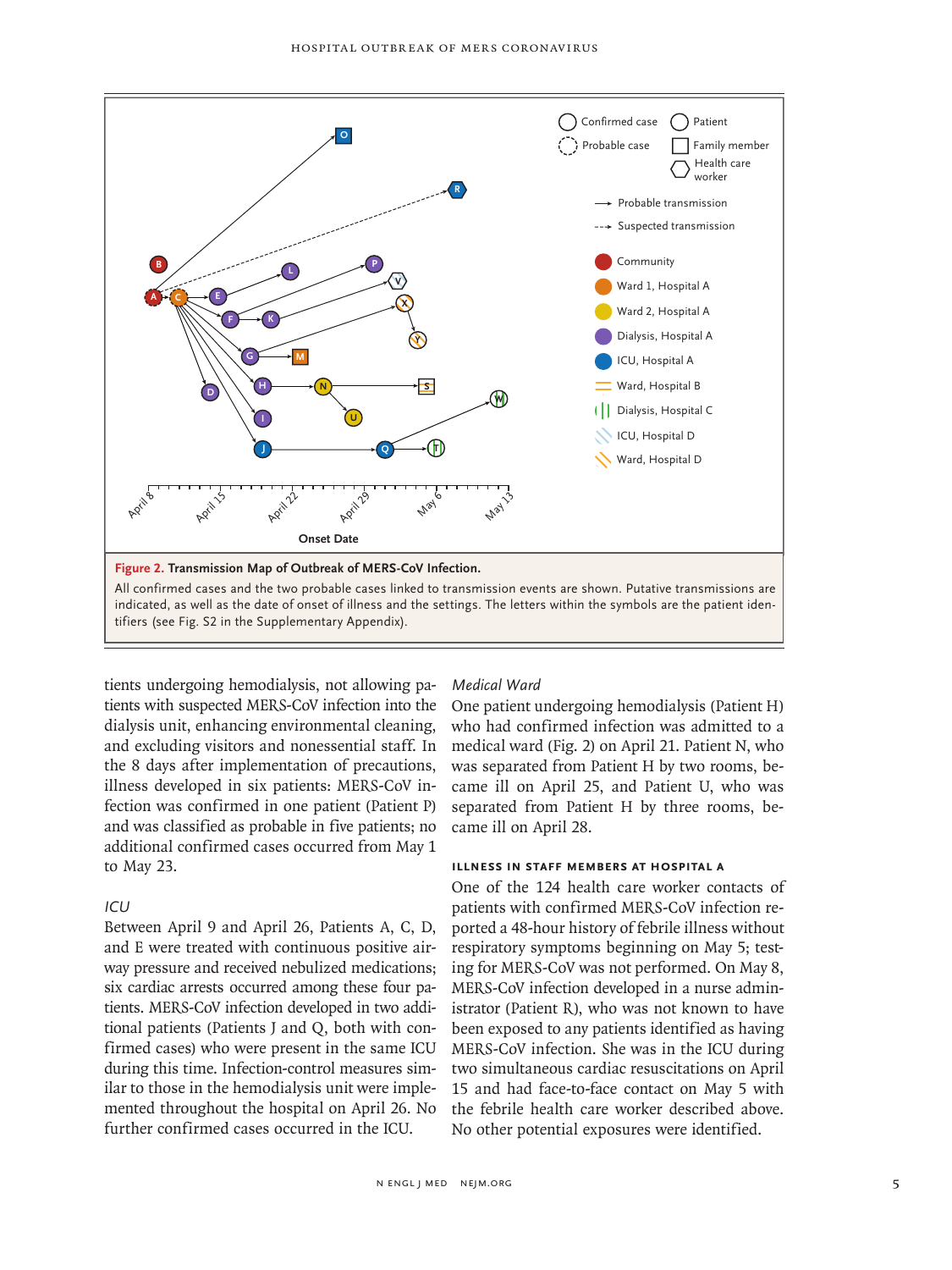# **Illness in Family Members**

A total of 217 household contacts of patients with confirmed cases were followed up, including 120 adults (median age, 26 years; range, 18 to 100) and 97 children. MERS-CoV infection developed in 5 adult family members who were hospital visitors of Patients A, G, and N; 3 were confirmed cases (in patients M, O, and S) and 2 were probable (Fig. 2, and Fig. S2 and Table S1 in the Supplementary Appendix).

# **Illness with Onset in Other health care facilities**

Patient Q, who became infected with MERS-CoV in the ICU of Hospital A, had been undergoing long-term hemodialysis at an outpatient clinic in Hospital C and underwent hemodialysis in that unit while he was symptomatic. MERS-CoV infection developed in two additional patients (Patients T and W) at Hospital C. Patient T regularly traveled from home to the dialysis unit with Patient Q. Patient W underwent hemodialysis in the same 13-bed room and during the same shift as Patient Q.

Eight patients (Patients B, E, F, G, H, I, K, and L) with confirmed MERS-CoV infection were transferred to Hospital D between April 18 and April 27. MERS-CoV infection developed in two patients (Patients X and Y) who were hospitalized on the same ward as Patient G and in a physician (Patient V) who cared for Patient K. Overall, two laboratory-confirmed cases occurred among more than 200 health care worker contacts who were followed after exposure.

## **Demographic and Clinical Features**

Most of the case patients were men, and the median age was 56 years (Table 1). The most common signs and symptoms were fever (in 87% of the patients) and cough (in 89%), and 35% presented with vomiting or diarrhea. Among patients in whom the illness progressed, the median time from the onset of symptoms to ICU admission was 5 days (range, 1 to 10), the median time to the need for mechanical ventilation was 7 days (range, 3 to 11), and the median time to death was 11 days (range, 5 to 27). Three of four patients (75%) whose cases were detected by active surveillance during the outbreak, as compared with 3 of 19 (16%) whose cases were identified clinically, have recovered  $(P=0.04)$ .

# **Transmission, Incubation Period, and Serial Interval**

One patient transmitted the infection to seven persons, one patient transmitted the infection to three persons, and four patients transmitted the infection to two persons each. The incubation period of confirmed cases was 5.2 days (95% confidence interval [CI], 1.9 to 14.7) (Fig. 3); distributions that were fit to our observed data indicated that 95% of infected patients would have an onset of symptoms by day 12.4 (95% CI of 95th percentile, 7.3 to 17.5), whereas 5% would have an onset of symptoms by day 2.2 (95% CI of 5th percentile, 1.2 to 3.1).

We estimated that the serial interval was 7.6 days (95% CI, 2.5 to 23.1) (Fig. 3). The distributions that were fit to our observed data indicate that the serial interval was less than 19.4 days in 95% of cases (95% CI of 95th percentile, 11.7 to 27.0) and less than 3.0 days in 5% of cases (95% CI of 5th percentile, 1.8 to 4.2).

#### **Sequencing and Phylogenetic Analysis**

Among the four MERS-CoV isolates, Al-Hasa\_1\_ 2013 (GenBank accession number, KF186567) from Patient V and Al-Hasa\_4\_2013 (KF186564) from Patient K have identical genomes, whereas Al-Hasa\_2\_2013 (KF186566) from Patient J and Al-Hasa\_3\_2013 (KF186565) from Patient I have two or three nucleotide differences from Al-Hasa\_ 1\_2013 (Fig. 4A).

Phylogenetic analysis of the four MERS-CoV genomes showed that the viruses form a monophyletic clade with a bootstrap support of 100% (Fig. 4B). The most closely related sequence to this clade is England2, with a genetic distance of 0.0008 substitutions per site. The Al-Hasa lineage has 15 defining mutations (4 nonsynonymous: A1643S and V2550I in ORF1ab, Q1208H in S protein, and F58S in ORF3).

We estimated that the date of the most recent common ancestor of MERS-CoV was August 18, 2011 (95% highest posterior density [HPD, intervals for nucleotide sequences], November 1, 2009, to April 14, 2012). The date of the divergence of the Al-Hasa lineage was December 6, 2012 (95% HPD, July 18, 2012, to February 3, 2013), and the date of the most recent common ancestor of the Al-Hasa lineage was April 2, 2013 (95% HPD, February 7, 2013, to April 21, 2013) (Fig. 4C).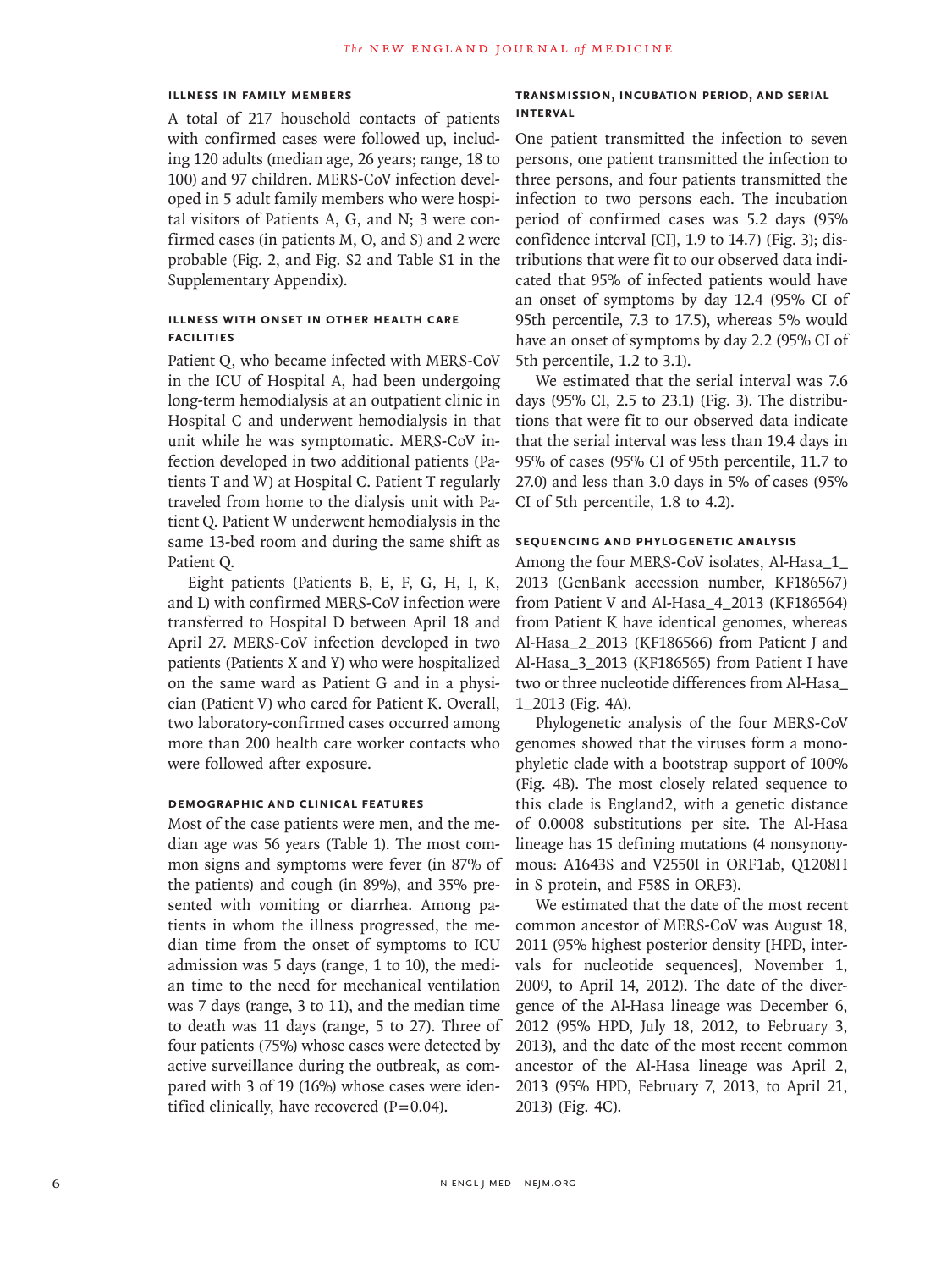# Discussion

Acute viral respiratory tract infections cause considerable morbidity and mortality and pose a risk of outbreaks in health care settings.<sup>25-27</sup> We describe a cluster of MERS-CoV infections and report health care–associated human-to-human transmission of MERS-CoV. The 65% case fatality rate in this outbreak is of concern.

We and others have found that the severity of illness associated with MERS-CoV infection ranges from mild to fulminant.7,9-17 The clinical syndrome is similar to SARS, with an initial phase of nonspecific fever and mild, nonproductive cough, which may last for several days before progressing to pneumonia.28 Some patients with MERS-CoV infection also had gastrointestinal symptoms, a finding similar to that with SARS.29 MERS-CoV is known to infect cell lines of the intestinal tract,<sup>30</sup> but it is not yet known what proportion of ill patients shed virus in their stool. In the majority of patients in this cluster, fever was high and persistent, but the pattern of pulmonary involvement on chest radiography was variable. It is noteworthy that the survival rate was higher among patients whose cases were identified by means of active surveillance during the outbreak than among those whose cases were identified clinically. Although a possible explanation is that the patients whose cases were identified by means of active surveillance were younger and healthier than the patients with primary cases, it is more likely that enhanced surveillance was more effective at detecting less severe disease than was identification of clinical features.

Our estimates of the distribution of the incubation period are similar to those for SARS-CoV infection, which was estimated to have a median incubation period of 4.0 days, with 5% of cases developing within 1.8 days and 95% within 10.6 days.31 Our estimates of the serial interval of MERS-CoV infection are somewhat shorter than those for SARS-CoV (median, 7.6 days vs. 8.4 days), perhaps because transmission of MERS-CoV infection appears to occur earlier in the course of the illness.32 Our small sample led to wide confidence intervals; however, bootstrapped sampling of our data showed the robustness of our estimates with the inclusion and exclusion of particular cases.

The rapid transmission and high attack rate in the dialysis unit raises substantial concerns

**Table 1. Characteristics and Symptoms of Patients with Laboratory-Confirmed Middle East Respiratory Syndrome Coronavirus Infection, April–May 2013.**

|                                                         | <b>Patients with</b><br><b>Confirmed Cases</b> |
|---------------------------------------------------------|------------------------------------------------|
| Characteristic                                          | $(N = 23)$                                     |
| Male sex - no. $(\%)$                                   | 17(74)                                         |
| $Age - yr$                                              |                                                |
| Median                                                  | 56                                             |
| Range                                                   | $24 - 94$                                      |
| Age ≥50 yr – no. (%)                                    | 17 (74)                                        |
| Age ≥65 yr — no. (%)                                    | 6(26)                                          |
| Obesity — no./total no. $(\%)^*$                        | 5/21(24)                                       |
| Underlying Illness - no. (%)                            |                                                |
| End-stage renal disease                                 | 12 (52)                                        |
| Diabetes mellitus                                       | 17 (74)                                        |
| Cardiac disease                                         | 9(39)                                          |
| Lung disease, including asthma                          | 10 (43)                                        |
| Immunosuppressive condition other than renal disease    | 0                                              |
| Symptoms before presentation - no. (%)                  |                                                |
| Fever                                                   | 20 (87)                                        |
| Cough                                                   | 20 (87)                                        |
| Shortness of breath                                     | 11 (48)                                        |
| Gastrointestinal symptoms                               |                                                |
| Any                                                     | 8(35)                                          |
| Vomiting                                                | 4(17)                                          |
| Diarrhea                                                | 5(22)                                          |
| Laboratory testing at presentation — no/total no. (%)   |                                                |
| Abnormal white-cell count                               | 5/23(22)                                       |
| Abnormal platelet count <sup>*</sup>                    | 5/23(22)                                       |
| Elevated aspartate aminotransferase                     | 3/13(23)                                       |
| Oxygen saturation <95% while breathing ambient air      | 7/23(30)                                       |
| Chest radiographic findings at presentation $-$ no. (%) |                                                |
| Normal                                                  | 3(13)                                          |
| Increased bronchovascular markings                      | 4(17)                                          |
| Unilateral infiltrate                                   | 10(43)                                         |
| <b>Bilateral infiltrates</b>                            | 5(22)                                          |
| Diffuse reticulonodular pattern                         | 1(4)                                           |
| Clinical course - no. (%)                               |                                                |
| Admitted to hospital                                    | 22 (96)                                        |
| Admitted to intensive care unit                         | 18 (78)                                        |
| Received mechanical ventilation                         | 18 (78)                                        |
| Outcome as of June 12, 2013 - no. (%)                   |                                                |
| Recovered                                               | 6(26)                                          |
| Remained in hospitals                                   | 2(9)                                           |
| Died                                                    | 15 (65)                                        |

\* Obesity was defined as a body-mass index (the weight in kilograms divided by the square of the height in meters) of 30 or more.

<sup>†</sup> Two patients had an abnormally low white-cell count (2.2×10<sup>9</sup> per liter and  $3.1 \times 10^9$  per liter), and three had abnormally high counts ( $12.1 \times 10^9$ ,  $17.9 \times 10^9$ , and  $22\times10^9$  per liter).

 $\ddagger$  Four patients had abnormally low platelet counts (ranging from  $110 \times 10^9$  to  $122\times10^9$  per liter) and one had an abnormally high count (468 $\times10^9$  per liter)

§ Both of these patients remain in the intensive care unit and continue to receive mechanical ventilation.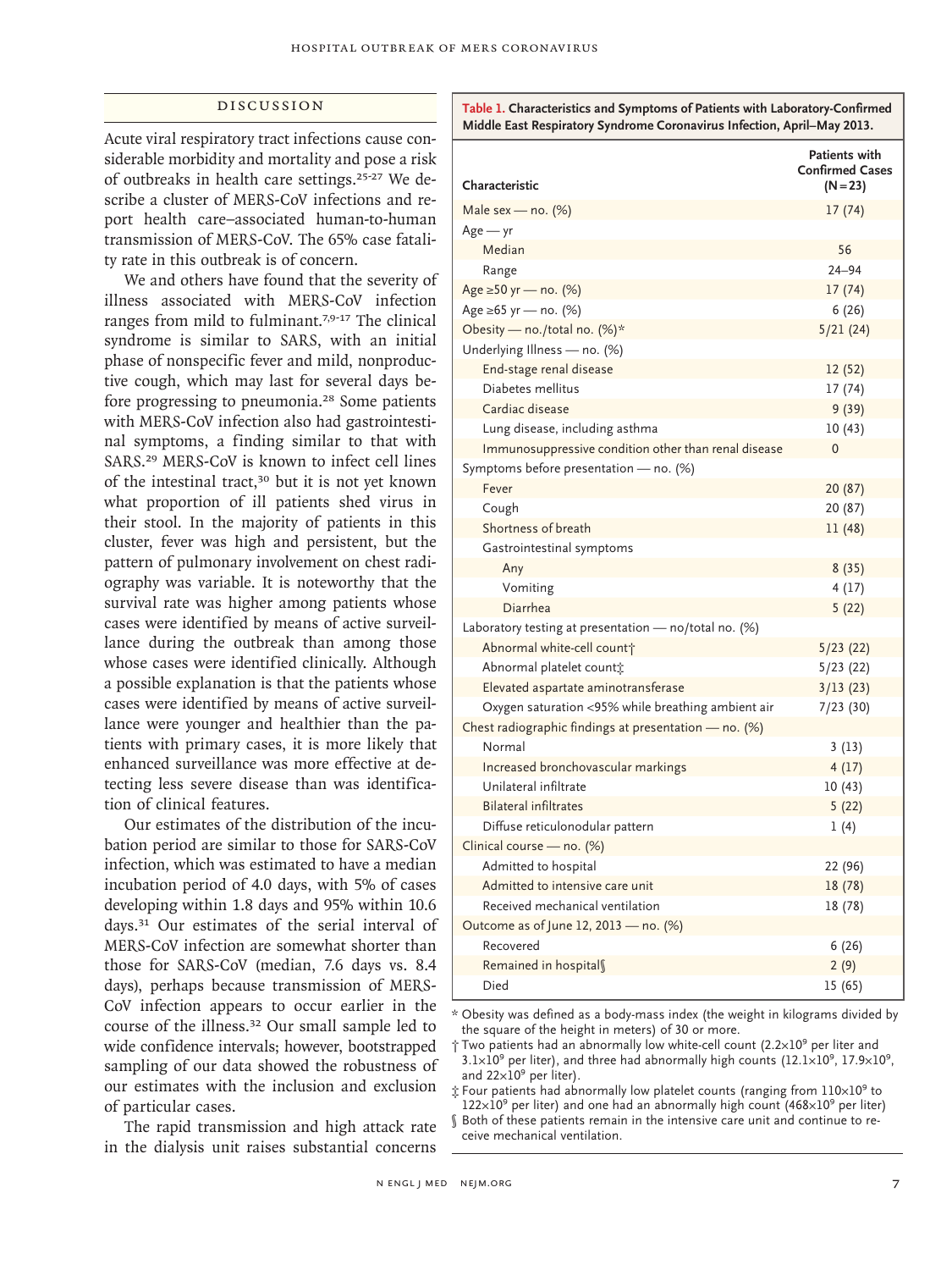

The empirical cumulative density function of the observed cases (the fraction of all observations that fell below each observed value) (black lines) with respect to the incubation period (Panel A) and serial interval (the time between the onset of illness in a case patient and the onset of illness in a contact) (Panel B) is shown, with a plot of the cumulative distribution of log-normal distributions fit to the data indicated by thick yellow and blue lines, respectively. The 95% confidence intervals for the 5th, 50th, and 95th percentiles of these fitted distributions are indicated by the yellow and blue horizontal lines. Yellow and blue shading indicates cumulative distributions of log-normal distributions fit to bootstrapped samples of our observed data.

about the risk of health care–associated transmission of this virus. The apparent heterogeneity in transmission, with many infected patients not transmitting disease at all and one patient transmitting disease to seven others, is reminiscent of SARS.<sup>33,34</sup>

Epidemiologic and phylogenetic analyses support person-to-person transmission; however, it is not possible to be certain about whether there were single or multiple introductions from the community. Similarly, we are unable to determine whether person-to-person transmission occurred through respiratory droplets or through direct or indirect contact and whether the virus was transmitted when the contact was more than 1 m away from the case patient. Because some patients presented with gastrointestinal symptoms, and transmission appeared to occur between rooms on the ward, the current WHO recommendations for surveillance and control should be regarded as the minimum standards $35$ ; hospitals should use contact and droplet precautions and should consider the follow-up of persons who were in the same ward as a patient with MERS-CoV infection.

It is possible to explain all the episodes of transmission in this outbreak by assuming that patients were infectious only when they were symptomatic; however, this does not rule out transmission during the incubation phase or during asymptomatic infection. Because this was a retrospective investigation, we may have missed exposures that were not documented or that were forgotten; we may also have misclassified community-acquired cases as health care– associated cases. Our choice of the most likely exposure to link patients may have been incorrect. Despite these limitations, multiple iterations of transmission mapping resulted in maps with similar overall results.

Laboratory testing for MERS-CoV remains a challenge. Validated serologic assays are not yet available, and this may have limited the identification of cases. In this cluster, results of throat swabs were occasionally negative and repeat testing for MERS-CoV was required. It is not clear whether sputum or nasopharyngeal samples might be superior to throat samples or whether virus is shed more abundantly later in the course of the illness or in more severe illness, as it is in SARS.<sup>36</sup> It seems prudent to conclude that one cannot reliably rule out MERS-CoV disease on the basis of a single negative test when a patient presents with the appropriate clinical syndrome and epidemiologic exposure. There is evidence that repeat testing and tests on sputum or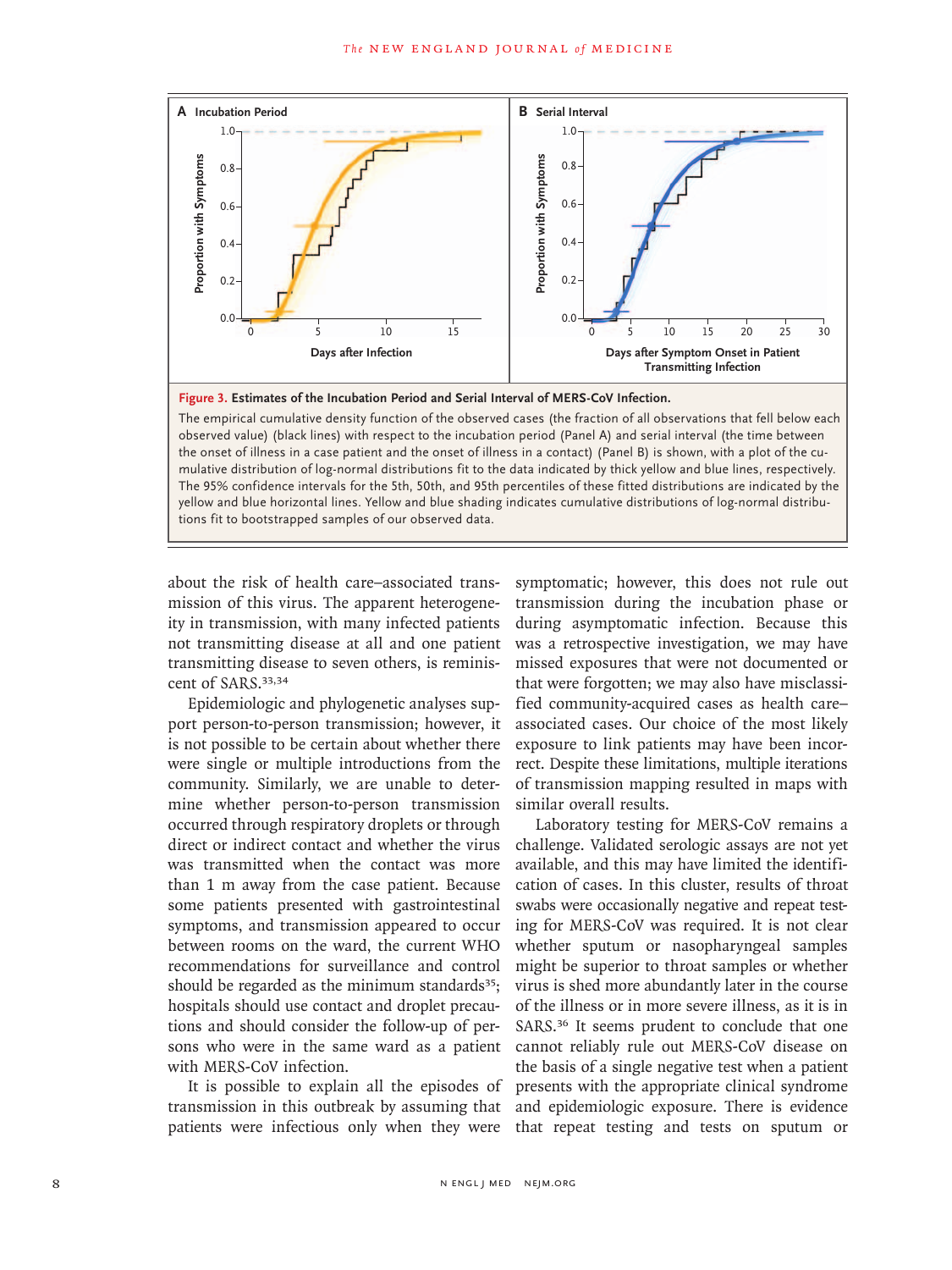

Bank accession number, KC776174), EMC/2012 from a Saudi Arabian patient in July 2012 (JX869059),<sup>19</sup> England/Qatar/2012 from a London Qatari patient in September 2012 (KC667074),<sup>22</sup> England2 from a patient who had traveled to Pakistan and Saudi Arabia in February 2013,<sup>13</sup> and the Munich/AbuDhabi sequence from a patient from the United Arab Emirates in March 2013.<sup>23</sup> Panel B shows an unrooted maximum-likelihood phylogeny inferred under a generalized-time-reversal (GTR)+Gamma substitution model that compares the five previously identified Middle East respiratory syndrome (MERS) genomes with the four Al-Hasa genomes. Bootstrap values are shown for the highly supported nodes. Panel C shows a time-resolved maximum clade credibility tree for the five previously identified genomes and the four Al-Hasa MERS coronavirus genomes. Posterior probability values are shown for nodes with posterior support greater than 0.5. Findings are consistent with previously published estimates.<sup>24</sup>

bronchoalveolar-lavage fluid are of value in improving diagnostic accuracy.

The repeated introduction of the infection into the community, the ongoing detection of new illness, and the substantial impact of hospital transmission in this outbreak underscore the importance of investigations into the community source of MERS-CoV. Without the ability to prevent community infection, prevention of health care transmission will remain a challenge. Outbreak-control measures included precautions for

patients until 24 hours after symptoms resolved. To date, the Ministry of Health has found no evidence of transmission from patients in whom precautions have been discontinued. Further investigations to identify the duration of viral shedding as well as the complete spectrum of disease are needed to refine public health recommendations.

Disclosure forms provided by the authors are available with the full text of this article at NEJM.org.

We thank Drs. Ali Alshammari, Ali Alshanqeeti, Kenan Alkebani, and Waled Hussein; the staff and leaders of the Ministry of